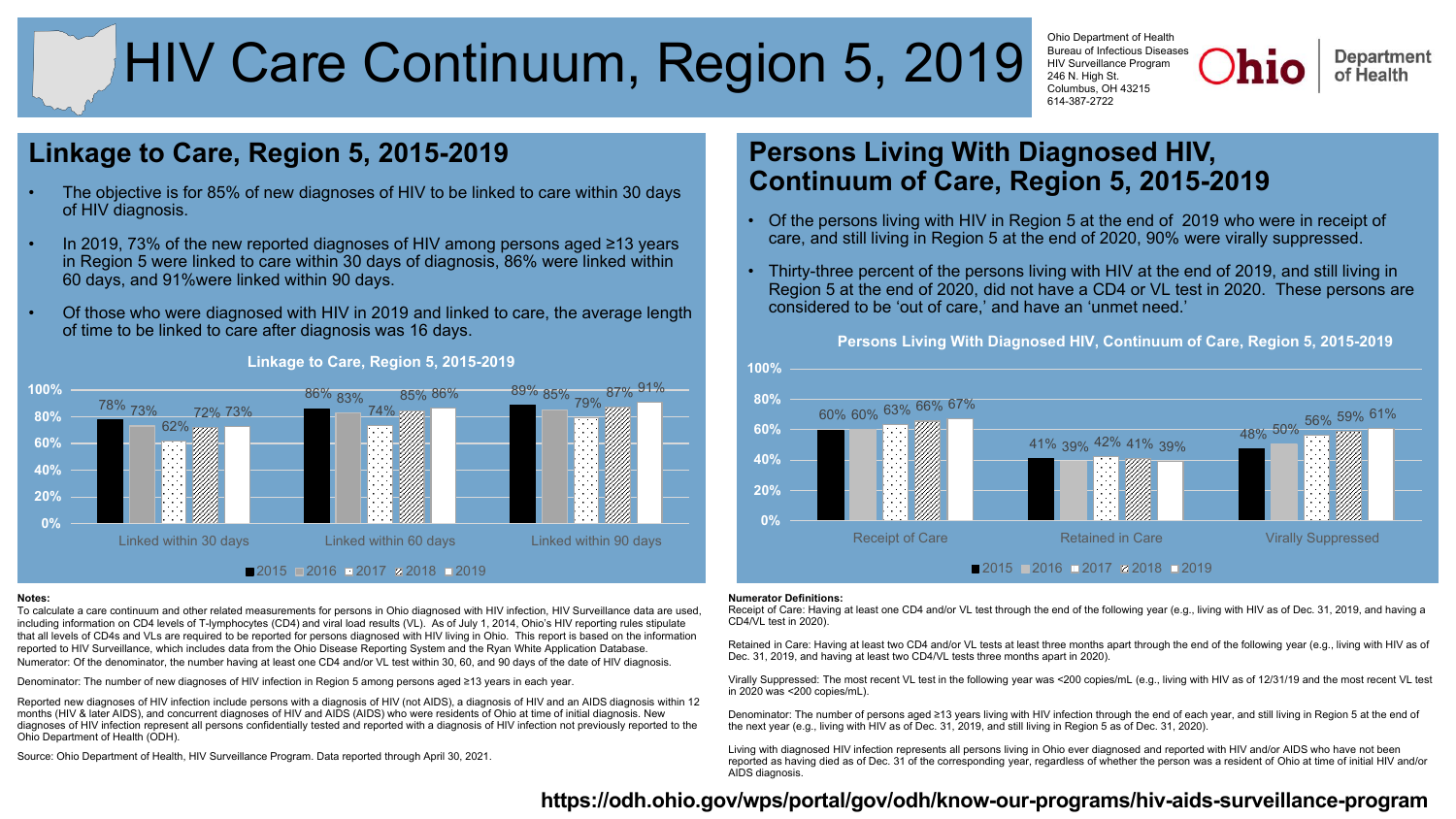|                                   | <b>Linkage to Care</b>   |                          |                          |                          |                          |                          |                          |  |  |  |
|-----------------------------------|--------------------------|--------------------------|--------------------------|--------------------------|--------------------------|--------------------------|--------------------------|--|--|--|
| Sex at birth                      | 2019<br>Denominator      |                          |                          |                          |                          |                          |                          |  |  |  |
|                                   | <b>Numerator</b>         |                          |                          |                          |                          |                          |                          |  |  |  |
|                                   | Linked within 30 days    |                          | Linked within 60 days    |                          | Linked within 90 days    |                          | <b>Total</b>             |  |  |  |
|                                   | No.                      | $\frac{0}{0}$            | No.                      | $\frac{0}{0}$            | No.                      | $\%$                     |                          |  |  |  |
| Male                              | 11                       | 65%                      | 14                       | 82%                      | 15                       | 88%                      | 17                       |  |  |  |
| Female                            | 5                        | 100%                     | 5                        | 100%                     | 5                        | 100%                     | $5\phantom{.}$           |  |  |  |
| Age                               |                          |                          |                          |                          |                          |                          |                          |  |  |  |
| $13 - 14$                         | -                        | $\qquad \qquad -$        | $\overline{\phantom{0}}$ | $\qquad \qquad -$        | $\qquad \qquad -$        | $\overline{\phantom{0}}$ | $\qquad \qquad -$        |  |  |  |
| $15-19$                           | $\overline{2}$           | 100%                     | $\overline{2}$           | 100%                     | $\overline{2}$           | 100%                     | $\overline{2}$           |  |  |  |
| $20 - 24$                         | 1                        | 50%                      | 1                        | 50%                      | $\mathbf 1$              | 50%                      | $\overline{2}$           |  |  |  |
| $25 - 29$                         | $\overline{2}$           | 67%                      | $\mathfrak{S}$           | 100%                     | 3                        | 100%                     | $\overline{3}$           |  |  |  |
| $30 - 34$                         | 4                        | 80%                      | 4                        | 80%                      | 4                        | 80%                      | 5                        |  |  |  |
| $35 - 39$                         | ۰                        | $\qquad \qquad -$        |                          |                          | $\overline{\phantom{m}}$ |                          | -                        |  |  |  |
| 40-44                             | 1                        | 100%                     | 1                        | 100%                     | $\mathbf{1}$             | 100%                     | $\mathbf{1}$             |  |  |  |
| 45-49                             | $\overline{2}$           | 67%                      | $\mathfrak{S}$           | 100%                     | 3                        | 100%                     | 3                        |  |  |  |
| 50-54                             | 3                        | 75%                      | 3                        | 75%                      | 4                        | 100%                     | 4                        |  |  |  |
| 55-64                             |                          |                          | 1                        | 100%                     | $\mathbf{1}$             | 100%                     | $\mathbf{1}$             |  |  |  |
| $65+$                             | 1                        | 100%                     | 1                        | 100%                     | $\mathbf 1$              | 100%                     | $\mathbf{1}$             |  |  |  |
| <b>Race/Ethnicity</b>             |                          |                          |                          |                          |                          |                          |                          |  |  |  |
| American Indian/Alaska Native     | —                        | $\overline{\phantom{m}}$ |                          | -                        | —                        | $\overline{\phantom{0}}$ | —                        |  |  |  |
| Asian/Pacific Islander            |                          |                          |                          |                          |                          |                          | -                        |  |  |  |
| Black/African-American            | $\overline{7}$           | 78%                      | 8                        | 89%                      | 8                        | 89%                      | 9                        |  |  |  |
| Hispanic/Latino                   | $\overline{\phantom{0}}$ | $\overline{\phantom{0}}$ |                          | $\overline{\phantom{0}}$ |                          | $\equiv$                 | $\qquad \qquad -$        |  |  |  |
| White                             | 8                        | 67%                      | 10                       | 83%                      | 11                       | 92%                      | 12                       |  |  |  |
| Multi-race                        | 1                        | 100%                     | $\overline{\mathbf{A}}$  | 100%                     | $\mathbf 1$              | 100%                     | $\mathbf{1}$             |  |  |  |
| <b>Transmission Category</b>      |                          |                          |                          |                          |                          |                          |                          |  |  |  |
| Male-to-male sexual contact       | 10                       | 91%                      | 11                       | 100%                     | 11                       | 100%                     | 11                       |  |  |  |
| Male IDU                          | 1                        | 50%                      | $\overline{2}$           | 100%                     | $\overline{2}$           | 100%                     | $\overline{2}$           |  |  |  |
| Male-to-male sexual contact & IDU |                          | $\qquad \qquad -$        |                          | $\qquad \qquad -$        | $\qquad \qquad -$        | $\qquad \qquad -$        | $\mathbf{1}$             |  |  |  |
| Male heterosexual contact         |                          |                          |                          |                          |                          |                          |                          |  |  |  |
| Male other/unknown                | -                        | $\overline{\phantom{0}}$ | $\mathbf 1$              | 33%                      | $\overline{2}$           | 67%                      | 3                        |  |  |  |
| Female IDU                        | -                        | $\qquad \qquad -$        | $\qquad \qquad -$        | -                        | $\qquad \qquad -$        | $\qquad \qquad -$        | -                        |  |  |  |
| Female heterosexual contact       | 5                        | 100%                     | 5                        | 100%                     | 5                        | 100%                     | 5 <sup>5</sup>           |  |  |  |
| Female other/unknown              | -                        | $\overline{\phantom{0}}$ |                          | $\equiv$                 | $\qquad \qquad -$        | $\qquad \qquad -$        | $\overline{\phantom{0}}$ |  |  |  |
| <b>Total</b>                      | 16                       | 73%                      | 19                       | 86%                      | 20                       | 91%                      | 22                       |  |  |  |

## **Notes:**

Numerator: Of the denominator, the number having at least one CD4 and/or VL test within 30, 60, and 90 days of the date of HIV diagnosis.

Denominator: The number of new diagnoses of HIV infection in Region 5 among persons aged ≥13 years in each year.

Reported new diagnoses of HIV infection include persons with a diagnosis of HIV (not AIDS), a diagnosis of HIV and an AIDS diagnosis within 12 months (HIV & later AIDS), and concurrent diagnoses of HIV and AIDS (AIDS) who were residents of Ohio at time of initial diagnosis.

Male and female refer to sex assigned at birth.

Hispanics/Latinos may be of any race. In this report, persons with a race of American Indian/Alaska Native, Asian/Pacific Islander, Black/African-American, white, or multi-race are not Hispanic. Asian/Pacific Islander includes Native Hawaiians.

Transmission categories are mutually exclusive, hierarchical categories defined by the CDC and system-calculated using sex at birth and risk factor history to determine mode of transmission. A person with multiple risks is only represented in the highest category based on the CDC hierarchical algorithm. Thus, transgender women are included in the male-to-male sexual contact transmission category if assigned male at birth and risk factor history indicates sex with males. Please note this is for the categorization of HIV transmission categories only and not to describe sexual orientation.

Region 5: Carroll, Coshocton, Harrison, Holmes, Jefferson, Stark, Tuscarawas, Wayne Counties.

Dash (–) indicates no cases were reported for the given category. Small numbers should be interpreted with caution.

Source: Ohio Department of Health, HIV Surveillance Program. Data reported through April 30, 2021.